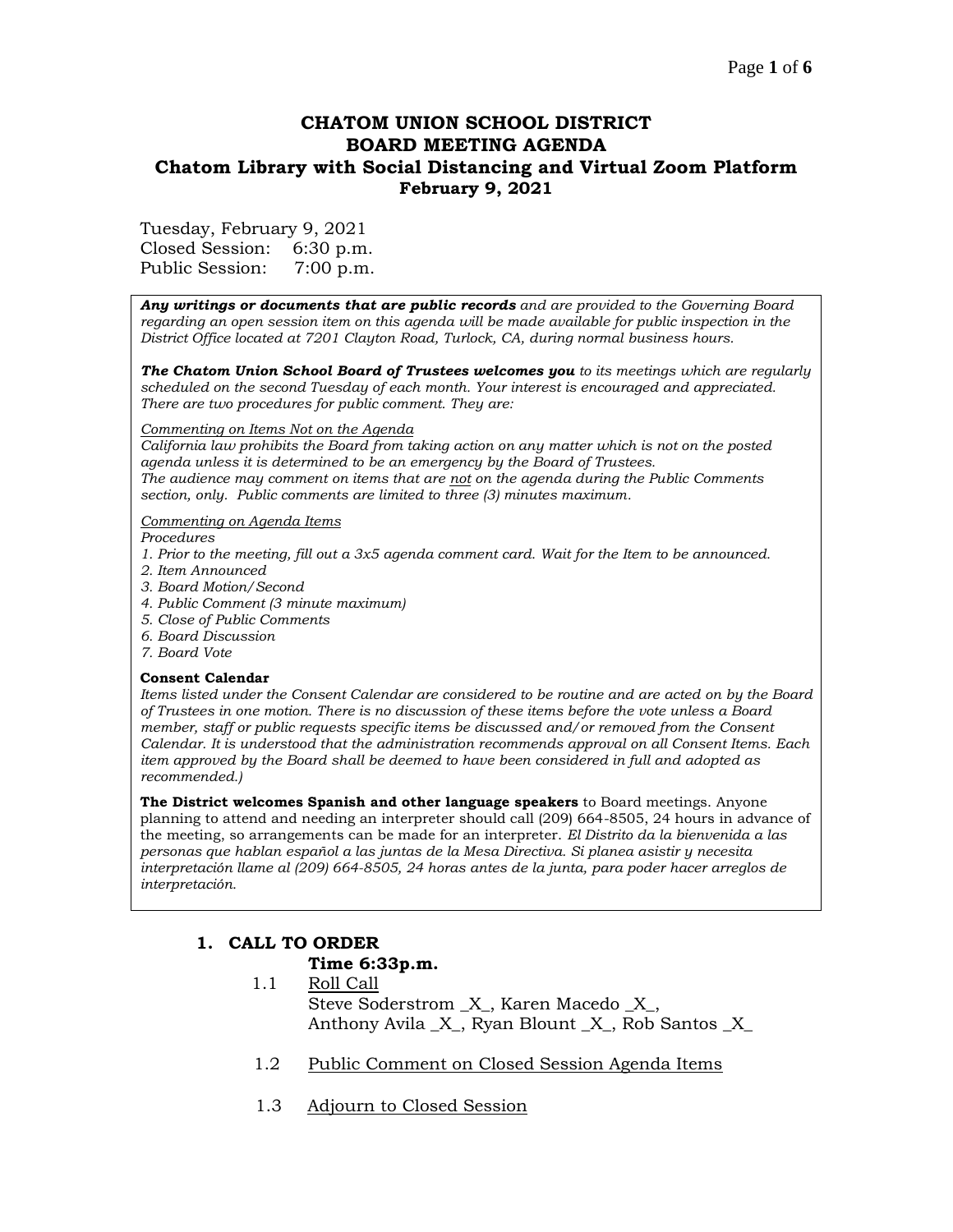### APPROVED

Motion: Rob Santos Second: Karen Macedo Vote: Ayes 5 Noes 0 Abstentions 0

### **2. CLOSED SESSION**

*Disclosure of Items Discussed in Closed Session (Gov. Code 54947.7)*

- 2.1 Public Employee Appointment (Gov. Code 54957 and 54954.5 (e) 2.1.1 Cafeteria Site Coordinator- Mountain View (7hours)
- 2.2 Public Employees Discipline/Dismissal/Release/Non- reelection/Leaves of Absence/Resignation/Retirements And Resolution Regarding Reduction or Discontinuance of Source (Gov. Code 44949 (e) and Gov. Code 44955)
- 2.3 Negotiations
- 2.4 Adjournment Back to Public Session

## **3. OPEN SESSION: CALL TO ORDER**

- 3.1 Roll Call Steve Soderstrom \_X\_, Karen Macedo \_X\_, Anthony Avila  $X$ , Ryan Blount  $X$ , Rob Santos  $X$
- 3.2 Flag Salute

The flag salute was led by Board President, Steve Soderstrom.

## 3.3 Report from Closed Session

- The Board accepted the appointment of Sierra Silveira for Cafeteria Site Coordinator
- The Board accepted the personal leave request of employee 02-09-21-02 for April 27, 2021-May 28, 2021
- The Board accepted the unpaid leave request of employee 02-09-21-02 for the 2021-2022 School Year
- The Board took action to issue a notice of release to a temporary employee, identified by employee #02-09- 21-01, pursuant to education code section 44954(b), effective at the end of the 2021-2022 school year as the result of the ending of categorical CARES Act funding supporting the employee in question, and directed the Superintendent to send out appropriate legal notices.
- 3.4 Approval of Agenda Motion: Second: Karen Macedo Vote: Ayes 5 Noes 0 Abstentions 0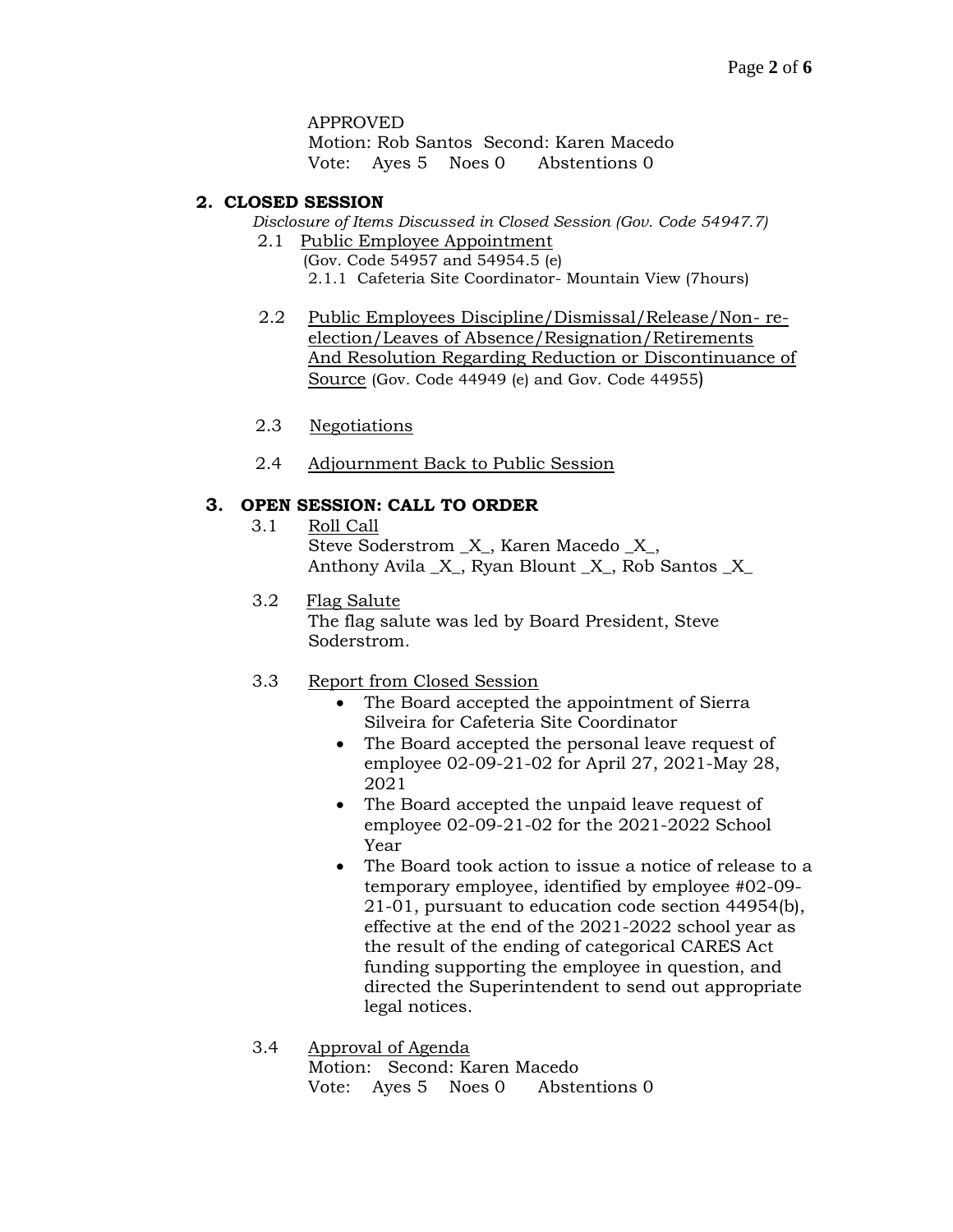## **4. CONSENT CALENDAR**

- 4.1 Board Minutes
- 4.2 Fiscal Services Warrants/Payroll
- 4.3 Declaration of Obsolete Items
- 4.4 Collection of Developer Fees

APPROVED Motion: Karen Macedo Second: Rob Santos Vote: Ayes 5 Noes 0 Abstentions 0

## **5. PUBLIC COMMENT/RECOGNITION/COMMUNICATION**

## **6. INFORMATION**

- 6.1 Calendar of Events
- 6.2 Board Financial Summary Report Business Manager, Kelly Machado reported on the fund balances, income, expenditures and ending balance as of January 31, 2021. She explained that the cafeteria fund is still in the negative because we are waiting to receive pending checks from the State.
- 6.3 Program Reports:

Chatom Elementary School

Chatom Principal, Mrs. Cruz reported that virtual morning announcements are shared daily. For the month of February, they highlighted the monthly character trait focus of perseverance. Birthdays, reminders, and raffles are also shared. This month's challenge is using "The Power of Yet". Mrs. Cruz explained that the students are encouraged to not give up. The challenge also promotes that if you say you can't, then you end your statement with "yet". She also shared that along with their Warrior Way cards, Warrior Wednesday was added to the morning announcements. Students are highly encouraged to attend their zooms and in-person days along with submitting their work and participation in class. The virtual student of the month is back on schedule and a video honoring January's student of the month was posted on our website, social media and through ParentSquare. Mrs. Cruz reviewed the teacher and instruction collaboration meetings.

Mt. View Middle School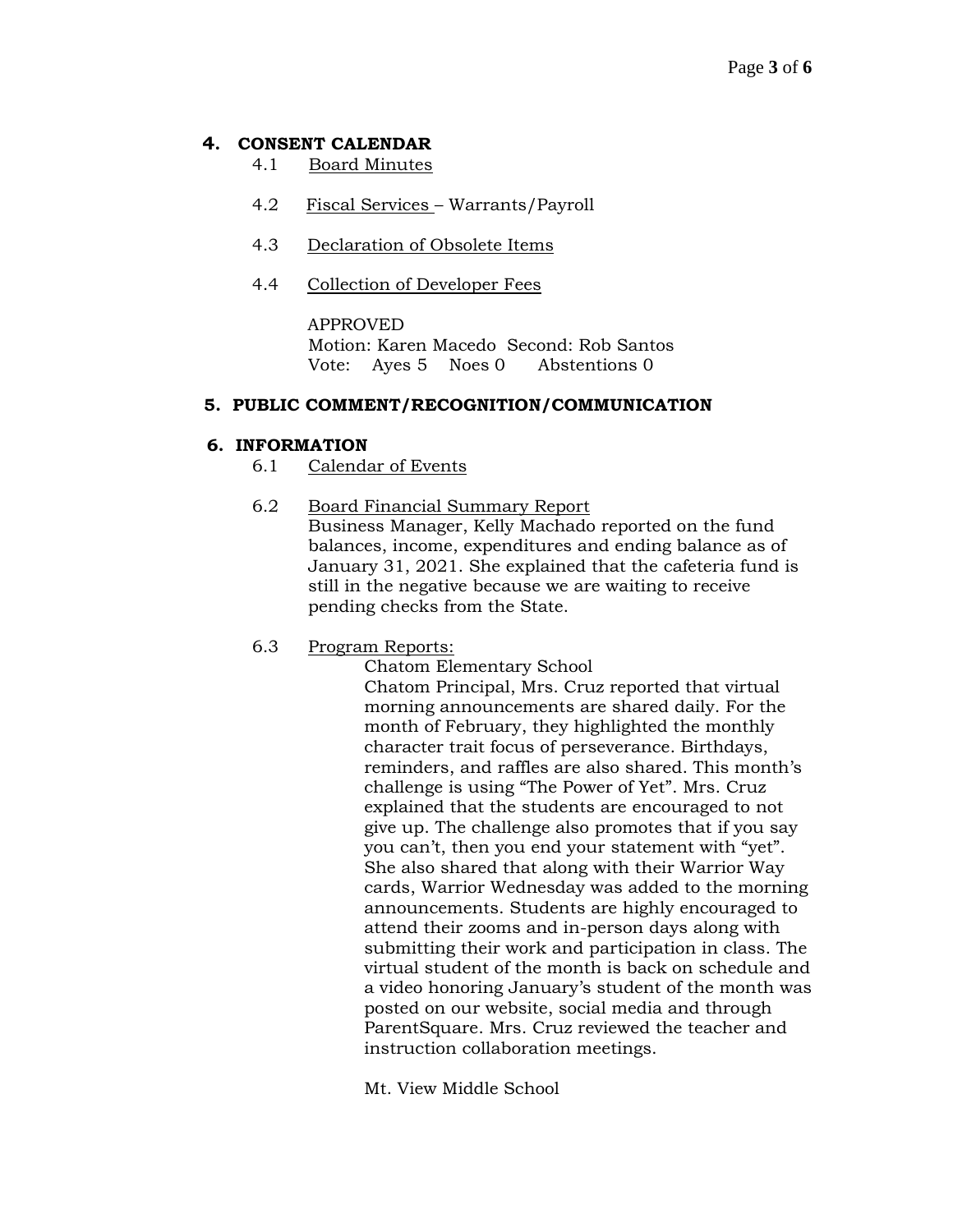Mr. Lewis shared that on Friday, January  $22<sup>nd</sup>$  the student body hosted a Virtual Fun Night. During the zoom party students were listening to music, playing several games, like treasure hunts and pop culture trivia. Mr. Lewis thanked Mt. View Teacher, Mrs. Hack for hosting the night for the 35- 40 students that attended. The next Friday Virtual Fun Night is scheduled for March 19 with a St. Patrick's Theme. Mr. Lewis shared that on February 10th Mt. View will be sharing an award video for the 1st semester. Staff will be taking some time to recognize a few of our students who have shown success in academics and engagement throughout the school year. The students will be recognized with a certificate and some treats purchased by the student body. Mr. Lewis publicly praised the students for working hard. Due to the pandemic, no sports were available for students. Mt. View will be doing everything they can to get the students to participate again once the school reopens to five days. The focus will be on track when they return.

#### Chatom State Preschool

Mrs. Nunes reported on her program's monthly parent meeting. This month the focus of the virtual meeting was to introduce parents to the ASQ-3 Ages and Stages Questionnaire. The questionnaire packet was available for pick up and they were designated for each individual student. Mrs. Nunes also reported on the few students that will be moving into TK/K next year and those that will repeat another year of Preschool due to their age.

#### Chatom Union School District

Mrs. Olvera reviewed the District enrollment as of February 1, 2021. She shared that Kindergarten registration is scheduled for February 2- February 12. It will consist of an online registration process and an in-person readiness assessment. She also presented the Board with a COVID 19 Update. The information detailed dates from October-February, number of positive cases, number of no risk positive cases, areas that went into quarantine, number of known contacts resulting in notification and number of known contacts resulting in no notification. Mrs. Olvera spoke about the District reopening update. The District was informed that the Stanislaus County Health Services Agency (SCHSA) will approve the five-day reopening for February 16, 2021 if the Stanislaus County Case Rate is <25 per 100,000. If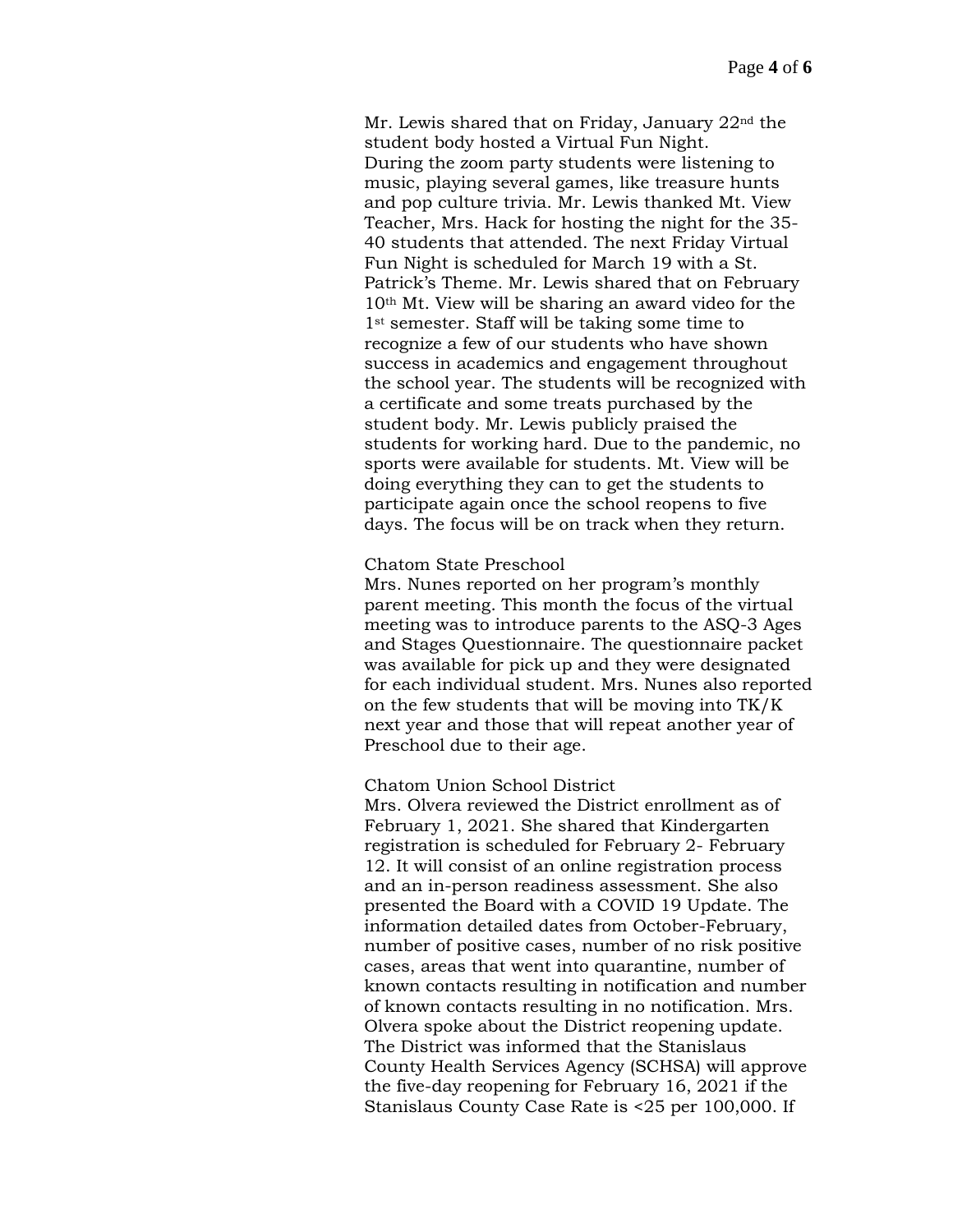that goes through the District will open TK-8 grade following the five-day plan. Wednesday will be minimum days with dismissal at 11:00 a.m. at Chatom and 11:30 a.m. for Mt. View to allow time to continue service for R.I.S.E. students and professional development. Additional communication will be shared with staff and families as we get closer to the reopening date. It was reported that transportation and after-school care for the District will be reevaluated once things are safe and in place. New OWL cameras were purchased for teachers at both school sites to help with instructional engagement. Mrs. Olvera reported that on January 14, 2021 new State guidance for California K-12 schools was released and included new mask requirements. The mask requirement will apply to all individuals over the age of 2 and the requirement of 6 feet social distancing or use of plastic barriers when 6 feet is not possible. The guidance also requires bi-weekly data submissions, a new safety plan which contains a CalOSHA Prevention Program Plan and a COVID-19 School Guidance checklist. The plan was posted by February 1st and submitted to the Stanislaus County Office of Education, the Stanislaus County Health Services Agency and the California Safe Schools Committee. Mrs. Olvera also shared that they were starting to plan for Track at Mountain View.

## **7. ACTION**

- 7.1 Consider Approval of 2021 Ballot for CSBA Delegate Assembly APPROVED Motion: Karen Macedo Second: Rob Santos Vote: Ayes 5 Noes 0 Abstentions 0
- 7.2 Consider Approval of Revised Safety Plan APPROVED Motion: Ryan Blount Second: Karen Macedo Vote: Ayes 5 Noes 0 Abstentions 0
- 7.3 Consider Approval of Resolution #02-09-21-01 Regarding the Reduction of Particular Kinds of Service APPROVED Motion: Rob Santos Second: Anthony Avila Vote: Ayes 5 Noes 0 Abstentions 0

## **8. ITEMS FOR FUTURE CONSIDERATION**